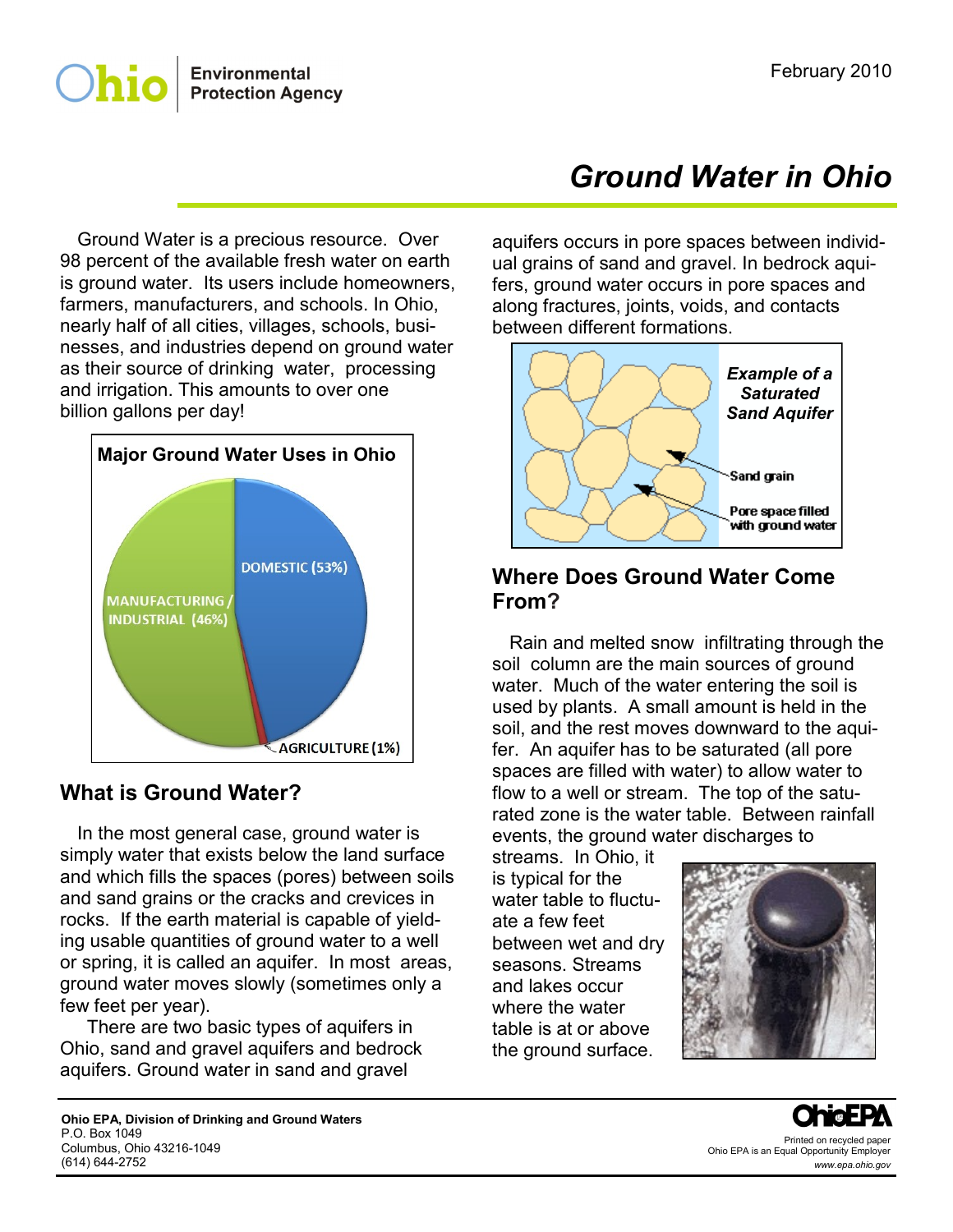## *Ground Water in Ohio*



*Image courtesy of Ohio Department of Natural Resources*

## **The Hydrologic Cycle**

Water's natural recycling between the atmosphere and the earth is called the hydrologic cycle, or the water cycle. The main components of this cycle include precipitation, runoff, infiltration, evaporation, and evapotranspiration.

As precipitation falls on the land surface, some of the water collects in streams and lakes (runoff), and some infiltrates into the soil (infiltration). Some of the water is used by plants and returned to the atmosphere (evapotranspiration). The remaining water migrates downward through the soil to become ground water.

The portion that becomes ground water may discharge into streams, lakes and other surface water bodies. Some of the water in these surface water bodies and in the soil evaporates into the atmosphere. The water that returned to the atmosphere via evaporation and evapotranspiration eventually falls back to the earth as precipitation and starts the hydrologic cycle all over again.

The hydrologic cycle has a seasonal component. During warmer times of the year when plants are active, high rates of evapotranspiration limit the amount of infiltration to ground water. A more obvious example of seasonality is the varying rate of precipitation throughout the year.

The water cycle and the resulting water movement controls the migration of water resources to the ground water that supplies drinking water to wells. Water that infiltrates to the underlying aquifer can be polluted by chemicals, nutrients, and/or organic wastes leaching from the land surface or just below the surface, such as septic systems or underground storage tanks. Improper use, handling, or storage of chemicals or hazardous materials increase the likelihood that these materials will be transported to aquifers via infiltration.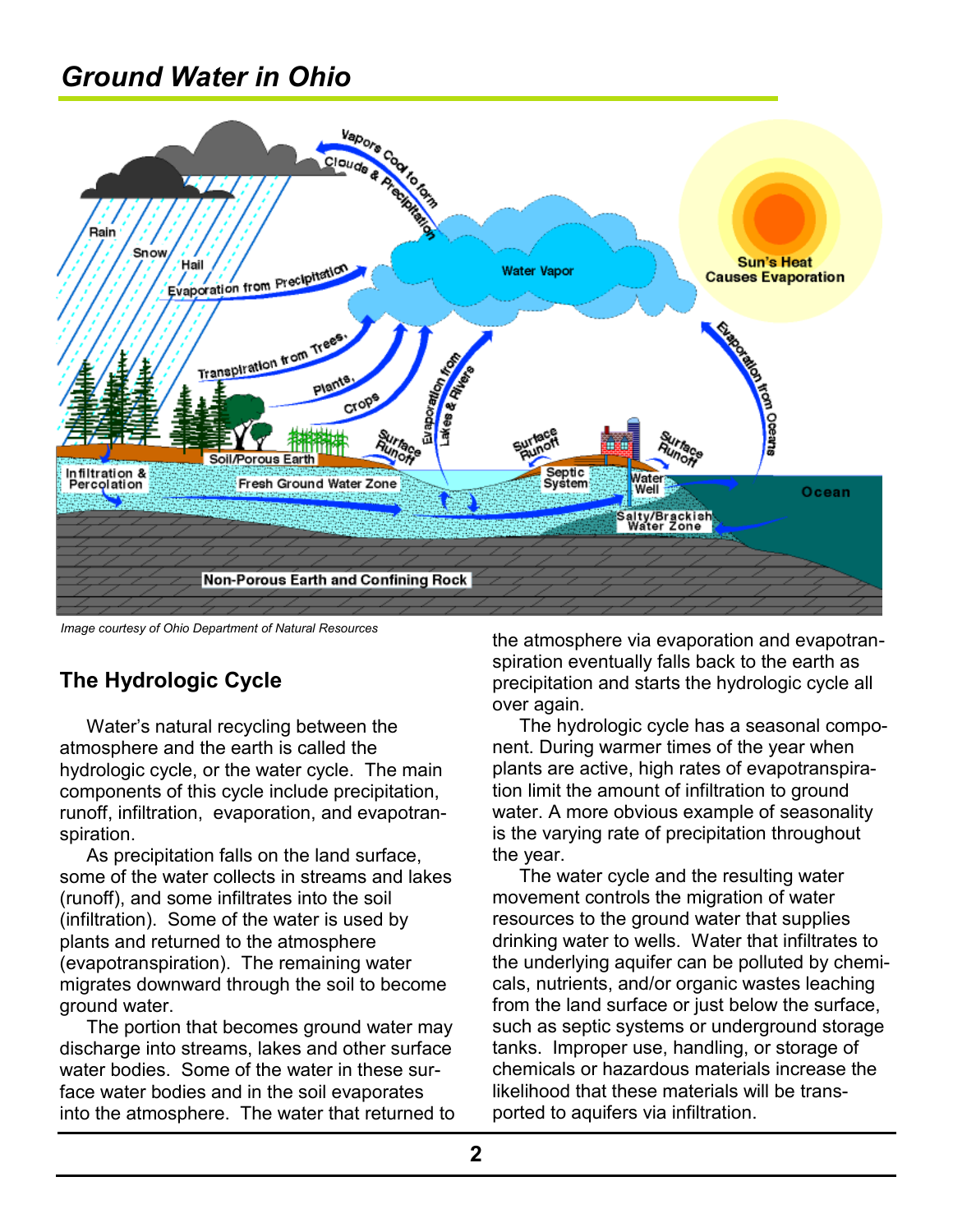#### **Where is Ground Water Found in Ohio?**

Ohio has abundant ground water resources. Average rainfall ranges between 30 to 44 inches a year (increasing from northwest to southeast). Infiltration of 3 to 16 inches recharges the states aquifers. Ohio's aquifers can be divided into three major types of productive aquifers. Sand and gravel valley aquifers are distributed through the state. The valleys filled by these sands are cut into sandstone and shale in the eastern half of the state, and into carbonate aquifers in the western half of the state. The sandstone and carbonate aquifers generally provide sufficient production for water wells except where dominated by shale, as in southwest and southeast Ohio.



## **Why is Ground Water Important?**

Nearly half of Ohio's citizens, businesses and industries use ground water as their main source of drinking water. Almost five million people in Ohio are provided ground water by community public water systems, and over 700,000 more have their own wells. Ground water resources will become even more valuable in the years ahead as Ohio copes with increasing water demands.

### **Why is Ground Water Contamination a Concern?**

Ground water contamination is a serious problem because contaminants often travel unnoticed until detected in a water supply well. Once contaminated, an aquifer is both difficult and expensive to clean up, largely due to slow ground water flow rates. In many cases, the costs are passed along to consumers through increased water bills or taxes. Contaminated drinking water causes problems that can range from harmless effects (such as an unpleasant taste) to serious health problems. In most cases, prevention is simpler and less expensive than the cure.

### **Land Use Impacts on Your Drinking Water Supply**

Activities that occur on the land surface can have a negative effect on your drinking water supply. Even if activities are well managed, accidents and spills can still happen. Some ground water in Ohio has become contaminated over the years due to poor land use and management practices, inadequate control of spills and subsequent cleanup, and improper disposal of wastes and chemicals. In some cases, aquifers were so contaminated that public water systems had to abandon their wells and find alternative sources of drinking water, such as new wellfields

Urban areas have many activities occurring that can potentially contaminate an aquifer. Potential pollution sources are industry, fertilizers from lawns and gardens, construction sites, and street runoff of oil, gas and road salt. Vegetation, which normally slows the rate at which contaminants travel, is scarce in urban areas, allowing contaminants to more easily enter the soil and travel faster over land.

The main sources of pollution in rural areas are agricultural activities and septic systems. These sources, if not managed properly, can impact aquifers with nitrates and bacteria.